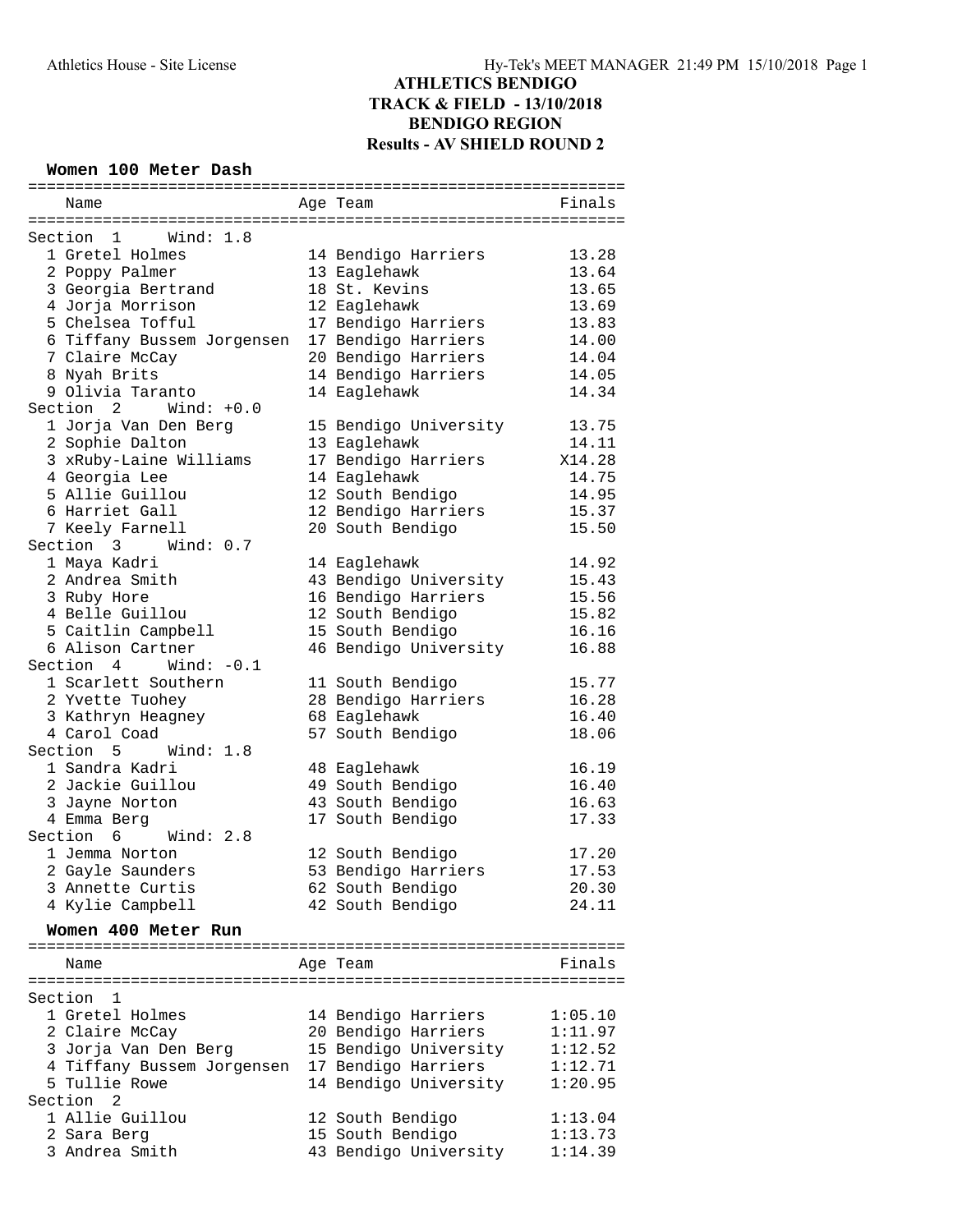Athletics House - Site License Hy-Tek's MEET MANAGER 21:49 PM 15/10/2018 Page 2 **ATHLETICS BENDIGO TRACK & FIELD - 13/10/2018 BENDIGO REGION Results - AV SHIELD ROUND 2**<br>th Bendigo 1:15.80

4 Scarlett Southern 11 South Bendigo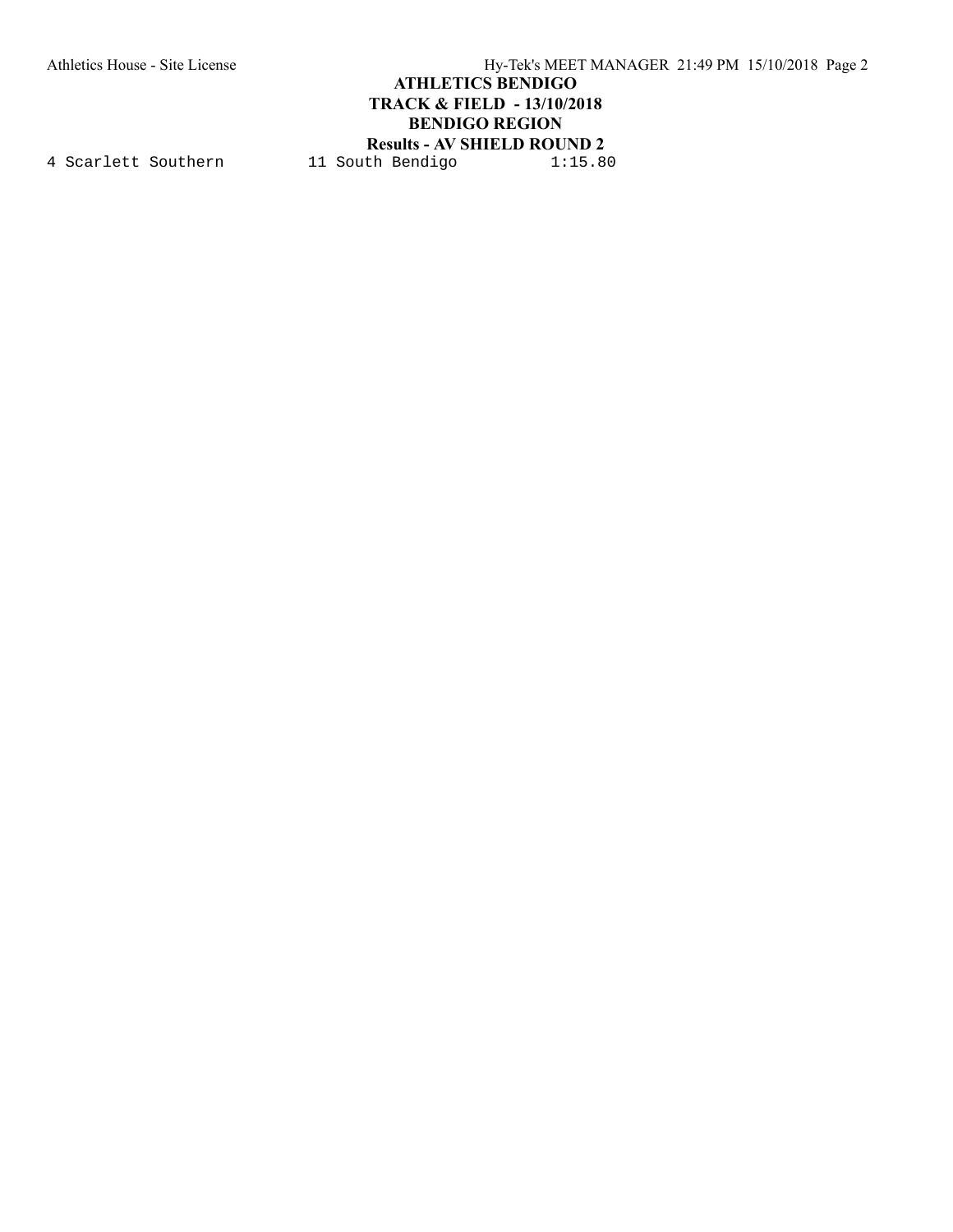# **....Women 400 Meter Run**

| Section<br>3                |                       |         |
|-----------------------------|-----------------------|---------|
| 1 Jazlin Fear               | 15 Bendigo University | 1:16.49 |
| 2 Yvette Tuohey             | 28 Bendigo Harriers   | 1:18.84 |
| 3 Kathryn Heagney           | 68 Eaglehawk          | 1:20.23 |
| 4 Debby Kirne               | 53 South Bendigo      | 1:25.66 |
| 5 Jackie Guillou            | 49 South Bendigo      | 1:28.42 |
| 6 Carol Coad                | 57 South Bendigo      | 1:37.01 |
| 7 Emily Heislers            | 17 Eaglehawk          | 1:42.75 |
| Men 100 Meter Dash          |                       |         |
|                             |                       |         |
| Name                        | Age Team              | Finals  |
|                             |                       |         |
| Wind: 0.9<br>Section 1      |                       |         |
| 1 Benjamin Powell           | 17 Bendigo Harriers   | 11.40   |
| 2 Ryan Shaw                 | 17 Bendigo Harriers   | 11.87   |
| 3 Brayden Hall              | 15 Eaglehawk          | 11.99   |
| 4 Danai Mahachi             | 16 Bendigo Harriers   | 12.03   |
| 5 Brett Gilligan            | 41 Bendigo Harriers   | 13.14   |
| Section 2<br>Wind: $2.4$    |                       |         |
| 1 Jakob Butcher             | 17 Bendigo Harriers   | 11.87   |
| 2 Darcy Nelson              | 17 South Bendigo      | 12.01   |
| 3 James Bentley             | 14 Eaglehawk          | 12.02   |
| 4 Daniel Baldwin            | 16 Bendigo Harriers   | 12.25   |
| 5 James Woods               | 15 South Bendigo      | 12.50   |
| Section 3 Wind: 1.0         |                       |         |
| 1 Jack McKenzie             | 16 South Bendigo      | 12.56   |
| 2 David Chisholm            | 50 Eaglehawk          | 12.64   |
| 3 Oliver Muggleton          | 16 South Bendigo      | 12.72   |
| 4 Luke Matthews             | 37 Bendigo Harriers   | 12.77   |
| 5 Sebastyn Andrea           | 13 South Bendigo      | 13.50   |
| 6 Nathan Louw               | 13 South Bendigo      | 13.69   |
| 7 Gregory Hilson            | 49 South Bendigo      | 13.95   |
| 8 xTim Johnstone            | 15 Bendigo Harriers   | X14.06  |
| Section $4$ Wind: $-0.8$    |                       |         |
| 1 %Timothy Sullivan T38     | 43 Eaglehawk          | 13.42   |
| 2 Lachlan Carr              | 22 Bendigo Harriers   | 13.42   |
| 3 Antony Langdon            | 50 Eaglehawk          | 13.77   |
| 4 Harry Roberts             | 13 Eaglehawk          | 13.79   |
| 5 Terry Hicks               | 64 Eaglehawk          | 13.89   |
| 6 Neil Shaw                 | 45 Bendigo Harriers   | 13.98   |
| 7 Kyle Webb                 | 17 Bendigo Harriers   | 14.23   |
| 8 Christopher Kadri         | 49 Eaglehawk          | 14.23   |
| Section<br>5<br>Wind: $3.2$ |                       |         |
| 1 Nicholas Alexander        | 14 South Bendigo      | 13.79   |
| 2 Ross Douglas              | 52 Bendigo University | 14.61   |
| 3 Logan Hromenko            | 13 South Bendigo      | 15.10   |
| 4 Peter Savage              | 64 Eaglehawk          | 16.22   |
| 5 Garnet Rodda              | 69 Bendigo Harriers   | 17.86   |
| 6 Kevin Shanahan            | 62 Eaglehawk          | 18.03   |
| Men 400 Meter Run           |                       |         |
| Name                        | Age Team              | Finals  |
|                             |                       |         |
| Section<br>1                |                       |         |
| 1 Jake Hilson               | 19 South Bendigo      | 51.42   |
| 2 James Bentley             | 14 Eaglehawk          | 53.52   |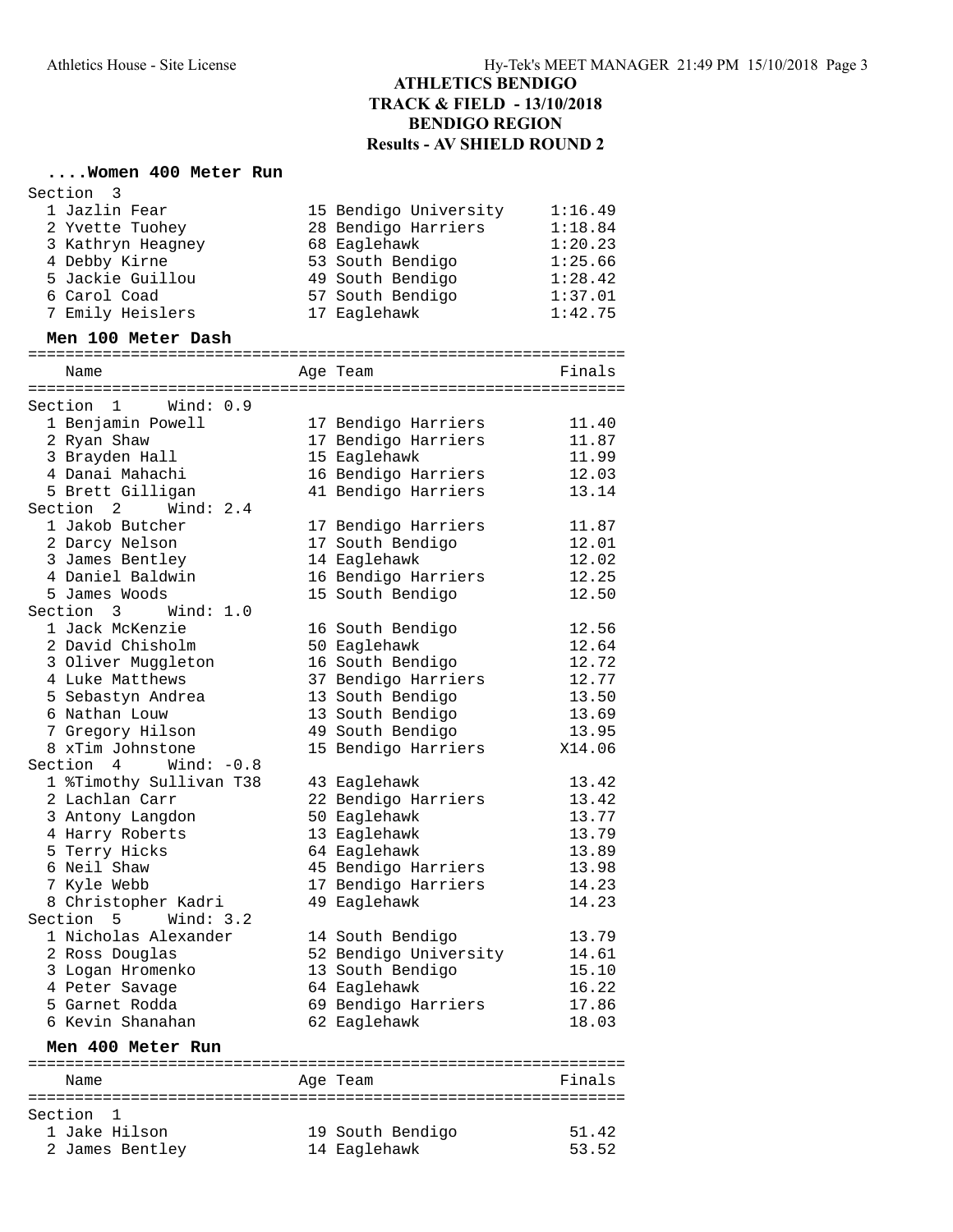## **....Men 400 Meter Run**

| 3 Riley Osborne<br>4 Brett Gilligan | 17 Bendigo Harriers<br>41 Bendigo Harriers     | 55.76<br>56.79     |
|-------------------------------------|------------------------------------------------|--------------------|
| Section 2                           |                                                |                    |
| 1 Oliver Muggleton                  | 16 South Bendigo                               | 57.48              |
| 2 Luke Matthews                     | 37 Bendigo Harriers                            | 57.68              |
| 3 Declan Osborne                    | 17 Bendigo Harriers                            | 57.71              |
| Section 3                           |                                                |                    |
| 1 Brayden Hall                      | 15 Eaglehawk                                   | 55.85              |
| 2 Sebastyn Andrea                   | 13 South Bendigo                               | 1:01.90            |
| 3 Aaron Norton                      | 39 South Bendigo                               | 1:02.81            |
| 4 Terry Hicks                       | 64 Eaglehawk                                   | 1:06.45            |
| 5 Harry Roberts                     | 13 Eaglehawk                                   | 1:07.25            |
| Section 4                           |                                                |                    |
| 1 Zackery Tickell                   | 13 South Bendigo                               | 1:03.13            |
| 2 Antony Langdon                    | 50 Eaglehawk                                   | 1:04.81            |
| 3 Nathan Louw                       | 13 South Bendigo                               | 1:06.57            |
| 4 Gregory Hilson                    | 49 South Bendigo                               | 1:06.80            |
| 5 Kyle Webb                         | 17 Bendigo Harriers                            | 1:09.50            |
| 6 Kyle Hilson                       | 21 South Bendigo                               | 1:11.49            |
| Section 5                           |                                                |                    |
| 1 Nicholas Alexander                | 14 South Bendigo                               | 1:06.11            |
| 2 Eric Baker                        | 56 Bendigo Harriers                            | 1:09.62            |
| 3 Neil Shaw                         | 45 Bendigo Harriers                            | 1:10.72            |
| 4 Logan Hromenko                    | 13 South Bendigo                               | 1:13.18            |
| 5 Kevin Shanahan                    | 62 Eaglehawk                                   | 1:24.78            |
| Men 110 Meter Hurdles               |                                                |                    |
| Name                                | Age Team                                       | Finals             |
|                                     |                                                |                    |
|                                     |                                                |                    |
| Section 1 Wind: 0.4                 |                                                |                    |
| 1 Daniel Baldwin                    | 16 Bendigo Harriers                            | 18.04              |
| 2 Geoff Jordan                      | 49 Bendigo Harriers                            | 22.05              |
| Mixed 1500 Meter Run                |                                                |                    |
| Name                                | Age Team                                       | Finals             |
| Section 1                           |                                                |                    |
| 1 Jackson Eadon                     | M15 Bendigo Harriers                           | 4:51.33            |
| 2 Taryn Furletti                    | W15 South Bendigo                              | 4:54.38            |
| 3 Darcy Nelson                      | M17 South Bendigo                              | 4:57.91            |
| 4 Luke Matthews                     | M37 Bendigo Harriers                           | 4:58.87            |
| 5 Logan Tickell                     | M12 South Bendigo                              | 5:01.70            |
| 6 Brett Gilligan                    | M41 Bendigo Harriers                           | 5:02.85            |
| 7 Tullie Rowe                       | W14 Bendigo University                         | 5:06.80            |
| 8 Isaac Everett                     | M19 Bendigo Harriers                           | 5:07.11            |
| 9 Lachlan Carr                      | M22 Bendigo Harriers                           | 5:22.28            |
| 10 David Heislers                   | M53 Bendigo University                         | 5:30.80            |
| 11 Ryan Shaw                        | M17 Bendigo Harriers                           | 6:01.94            |
| Section 2                           |                                                |                    |
| 1 Jayden Padgham                    | M13 Bendigo University                         | 4:51.21            |
| 2 xKade McCay                       | M15 Bendigo Harriers                           | X5:05.49           |
| 3 Peter Cowell                      | M55 Bendigo Harriers                           | 5:16.86            |
| 4 Aaron Norton                      | M39 South Bendigo                              | 5:27.43            |
| 5 Sara Berg                         | W15 South Bendigo                              | 5:44.63            |
| 6 Max Rowe<br>7 Yvette Tuohey       | M12 Bendigo University<br>W28 Bendigo Harriers | 5:52.53<br>5:59.40 |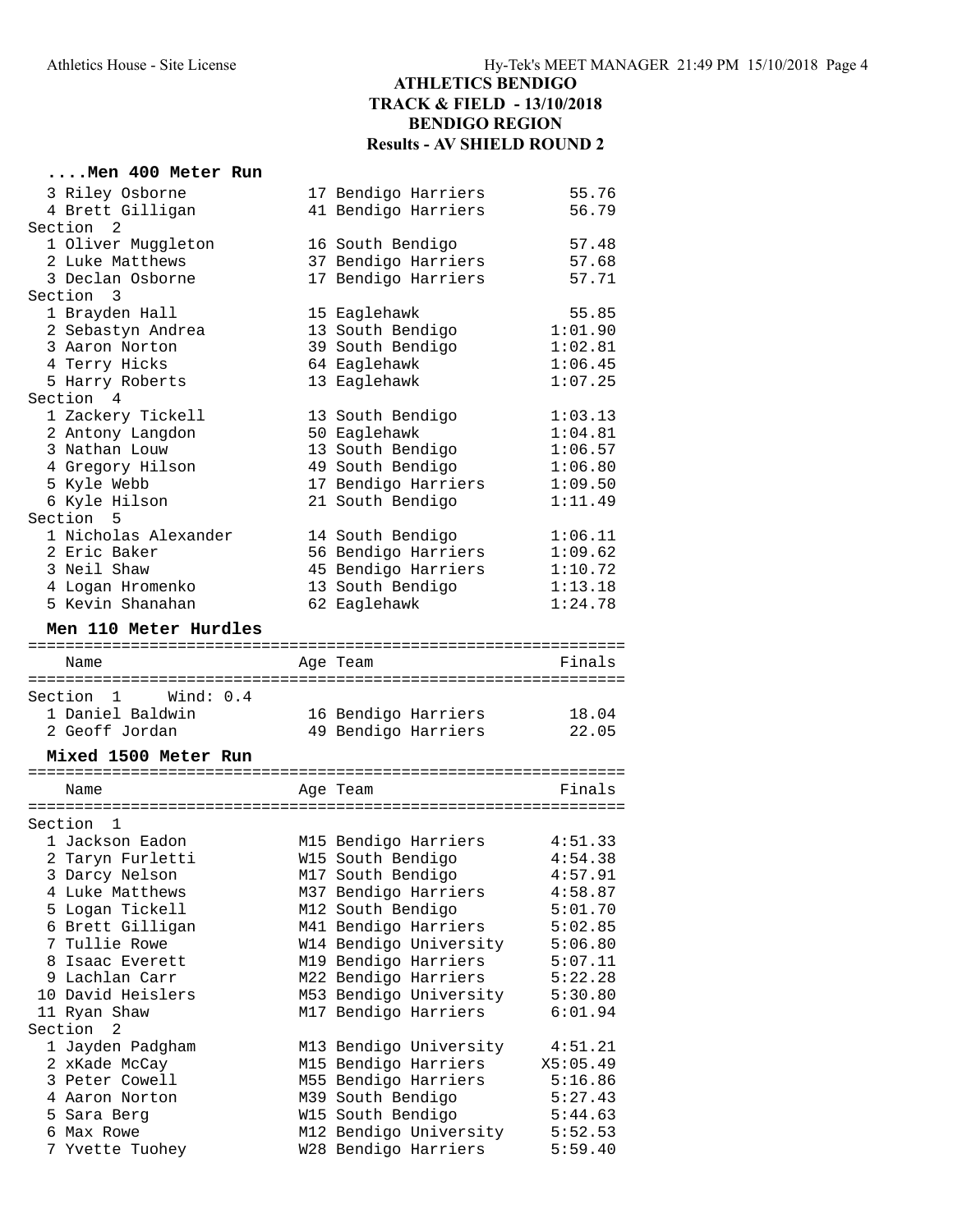### **....Mixed 1500 Meter Run**

| 8 Phoebe Lonsdale<br>9 Melissa Douglas<br>10 Ross Douglas<br>11 Caitlin Campbell | W13 Bendigo University<br>W44 Bendigo University<br>M52 Bendigo University<br>W15 South Bendigo | 6:04.08<br>6:08.02<br>6:15.79<br>6:52.25 |
|----------------------------------------------------------------------------------|-------------------------------------------------------------------------------------------------|------------------------------------------|
| Section 3                                                                        |                                                                                                 |                                          |
| 1 Leigh Hall                                                                     | M44 Eaglehawk                                                                                   | 5:26.03                                  |
| 2 Keely Fullerton                                                                | W13 Eaglehawk                                                                                   | 6:13.46                                  |
| 3 Debby Kirne                                                                    | W53 South Bendigo                                                                               | 6:16.16                                  |
| 4 Abbey Cartner                                                                  | W11 Bendigo University                                                                          | 6:29.03                                  |
| 5 Alison Cartner                                                                 | W46 Bendigo University                                                                          | 6:30.43                                  |
| 6 Ruby Hore                                                                      | W16 Bendigo Harriers                                                                            | 6:42.52                                  |
| 7 Emily Heislers                                                                 | W17 Eaglehawk                                                                                   | 6:49.67                                  |
| 8 Belle Guillou                                                                  | W12 South Bendigo                                                                               | 6:49.75                                  |
| 9 Melinda Gilligan                                                               | W43 Bendigo Harriers                                                                            | 6:51.45                                  |
| 10 John Justice                                                                  | M81 South Bendigo                                                                               | 6:55.24                                  |
| 11 Jackie Guillou                                                                | W49 South Bendigo                                                                               | 7:21.99                                  |
| Mixed 3000 Meter Run                                                             |                                                                                                 |                                          |

### ================================================================ Name **Age Team** Age Team Finals ================================================================ Section 1 1 Jayden Padgham M13 Bendigo University 10:11.14 2 Philip Noden M48 Bendigo Harriers 10:15.48 3 Isaac Everett M19 Bendigo Harriers 11:35.02 4 xKade McCay M15 Bendigo Harriers X12:19.33 5 Kevin Shanahan M62 Eaglehawk 13:43.70

### **Mixed 5000 Meter Run**

| Name              | Age Team               | Finals   |
|-------------------|------------------------|----------|
| 1 Peter Cowell    | M55 Bendigo Harriers   | 19:39.26 |
| 2 Anne Buckley    | W51 Bendigo Harriers   | 21:28.35 |
| 3 David Heislers  | M53 Bendigo University | 21:50.74 |
| 4 Melissa Douglas | W44 Bendigo University | 23:34.85 |
| 5 Debby Kirne     | W53 South Bendigo      | 23:42.57 |
| 6 Alison Cartner  | W46 Bendigo University | 25:06.42 |
| 7 Ross Douglas    | M52 Bendigo University | 26:24.17 |
| 8 Jennifer Payne  | W62 South Bendigo      | 26:56.72 |
| -- Lachlan Carr   | M22 Bendigo Harriers   | DNF      |

### **Mixed 80 Meter Hurdles**

| Name                                        | Age Team       | Finals |
|---------------------------------------------|----------------|--------|
| Section $1$ Wind: $-1.2$<br>1 Toni Phillips | W46 Eaglehawk  | 15.75  |
| Mixed 90 Meter Hurdles                      |                |        |
| Name                                        | Age Team       | Finals |
|                                             |                |        |
| Section 1 Wind: 0.5                         |                |        |
| 1 xConnor Clarke                            | M13 Unattached | X15.30 |
|                                             |                |        |
| 2 Olivia Taranto                            | W14 Eaglehawk  | 17.97  |

4 Zackery Tickell M13 South Bendigo 19.90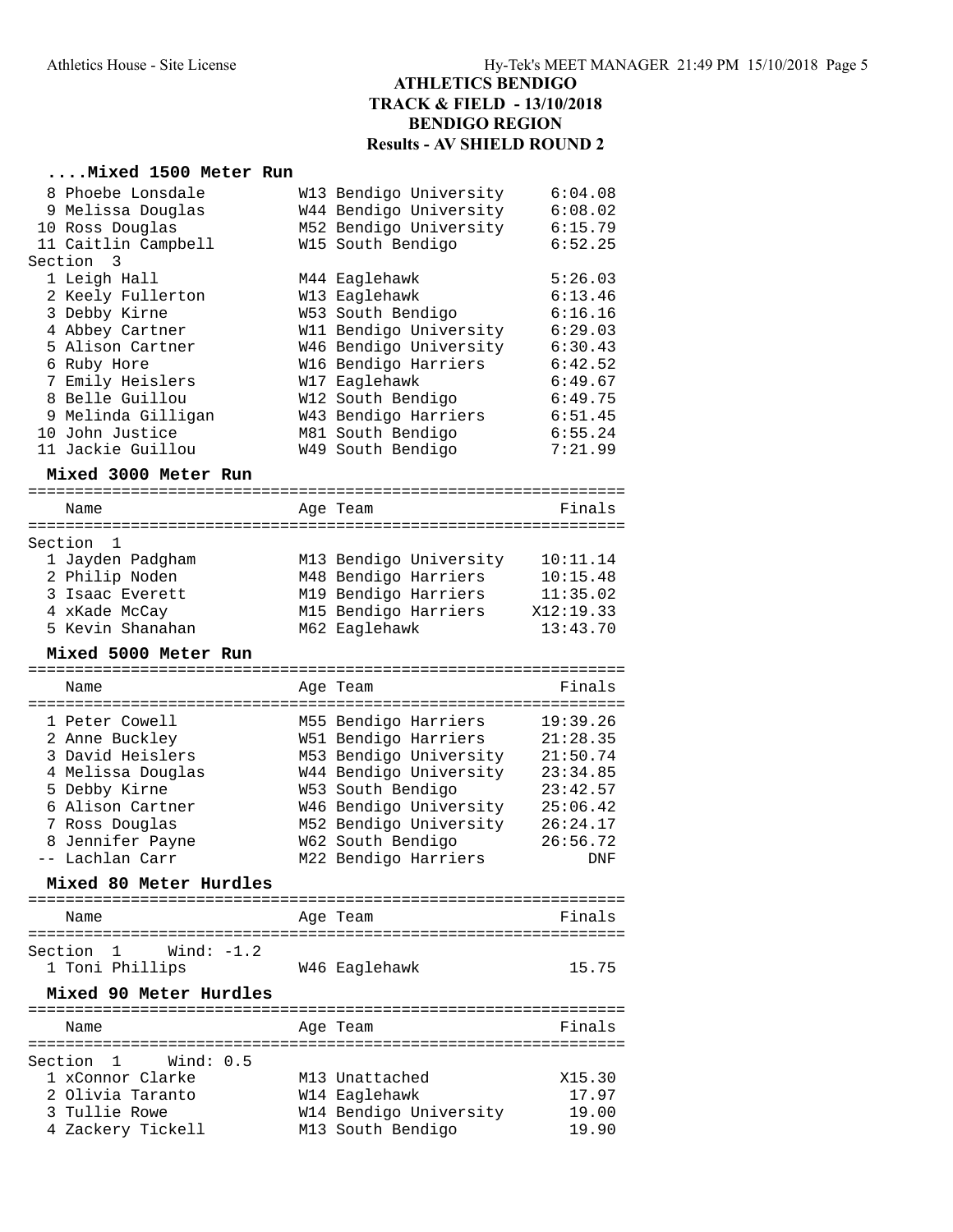#### **Mixed 4x250 Meter Relay Swedish**

Team Finals ================================================================ Section 1<br>1 Bendigo Harriers 'B' 1 Bendigo Harriers 'B' 2:28.87 1) Brett Gilligan 41 2) xTim Johnstone 15 3) Tiffany Bussem Jorgensen 17 4) Ryan Shaw 17 2 South Bendigo 'A' 2:32.70 1) Nathan Louw 13 2) Zackery Tickell 13 3) Logan Tickell 12 (4) Darcy Nelson 17 3 Bendigo Harriers 'A' 2:34.69 1) Jade Richardson 17 2) xMatt Johnstone 17 3) Chelsea Tofful 17 (4) Lachlan Carr 22 4 Eaglehawk 'B' 2:38.47 1) Brayden Hall 15 2) Leigh Hall 44 3) Christopher Kadri 49 4) %Timothy Sullivan 43 5 Eaglehawk 'A' 2:59.56 1) Olivia Taranto 14  $\hskip10mm$  2) Georgia Lee 14 3) Emily Heislers 17 4) Jess Chisholm 14 Section 2<br>1 Bendigo University 'A' 1 Bendigo University 'A' 2:53.07 1) Jorja Van Den Berg 15 2) Phoebe Lonsdale 13 3) Max Rowe 12 **4** 4 Tullie Rowe 14 2 Bendigo University 'B' 2:53.31 1) Andrea Smith 43 2) Ross Douglas 52 3) David Heislers 53 (4) Alison Cartner 46 3 Eaglehawk 'C' 3:07.72 1) Maya Kadri 14 2) Jorja Morrison 12 3) Toni Phillips 46  $\hskip1cm$  4) Sandra Kadri 48 4 South Bendigo 'B' 3:25.45 1) Scarlett Southern 11 2) Caitlin Campbell 15 3) Jemma Norton 12 (4) Keely Farnell 20 5 South Bendigo 'C' 4:07.15 1) Kylie Campbell 42 2) Annette Curtis 62 3) Carol Coad 57 (4) Jennifer Payne 62 **Mixed Pole Vault** ================================================================ Name **Age Team** Age Team Finals ================================================================ Flight 1 1 James Woods M15 South Bendigo 3.20m 2 Brett Gilligan M41 Bendigo Harriers 3.00m Flight 2 1 Logan Hromenko M13 South Bendigo 2.20m 1 Peter Curtis M24 South Bendigo 2.20m 1 Geoff Jordan M49 Bendigo Harriers 2.20m **Mixed Long Jump** ===================================================================== Name **Age Team Age Team** Finals Wind ===================================================================== Flight 1 1 Brayden Hall M15 Eaglehawk 5.78m 1.4 2 Jack McKenzie M16 South Bendigo 5.19m 2.1 3 Leigh Hall M44 Eaglehawk 4.48m 1.2 4 xRuby-Laine Williams W17 Bendigo Harriers X4.11m 5.0 5 xMatt Johnstone M17 Bendigo Harriers X4.02m +0.0 6 Tullie Rowe W14 Bendigo University 3.99m 1.8

================================================================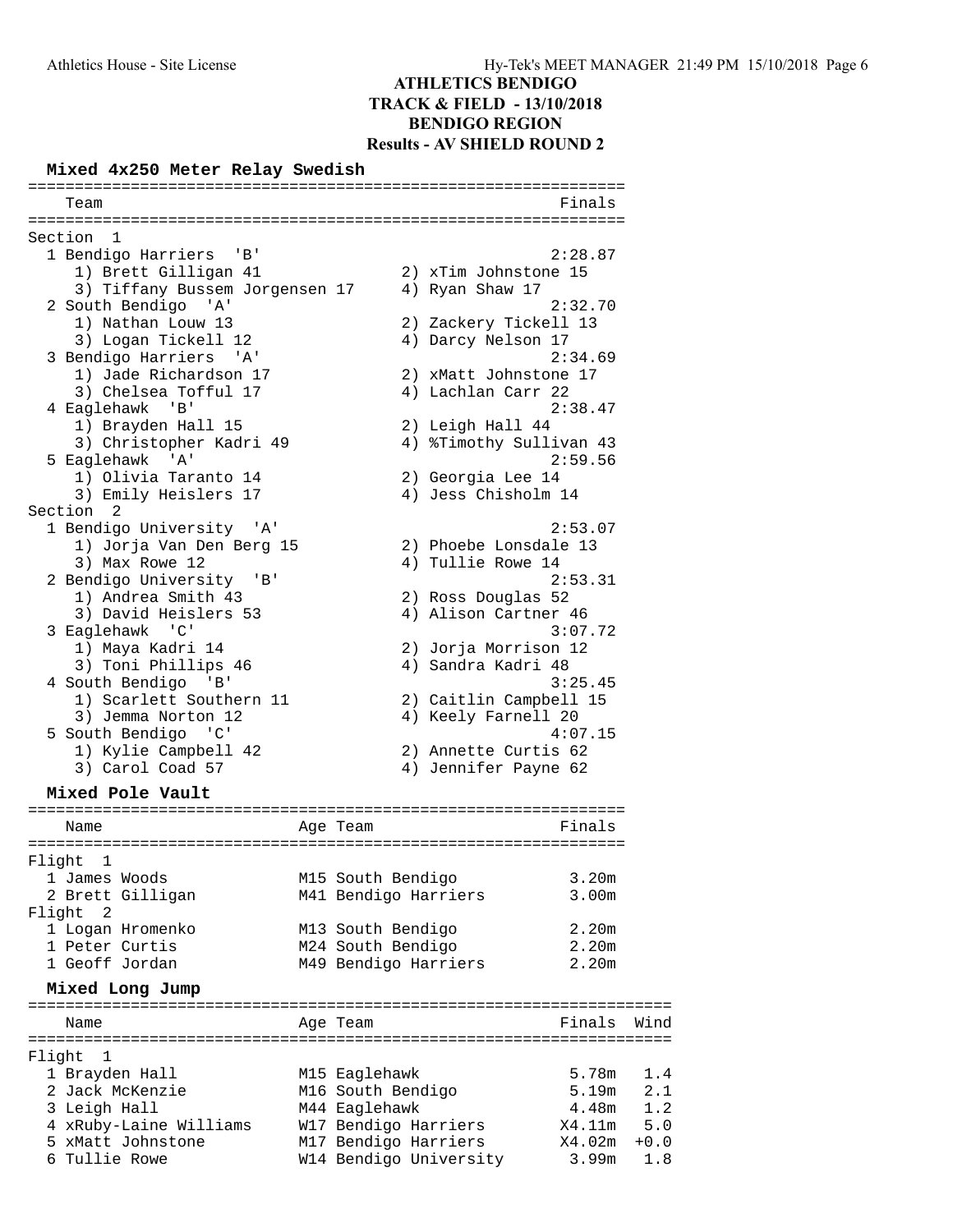Athletics House - Site License Hy-Tek's MEET MANAGER 21:49 PM 15/10/2018 Page 7

# **ATHLETICS BENDIGO TRACK & FIELD - 13/10/2018 BENDIGO REGION Results - AV SHIELD ROUND 2**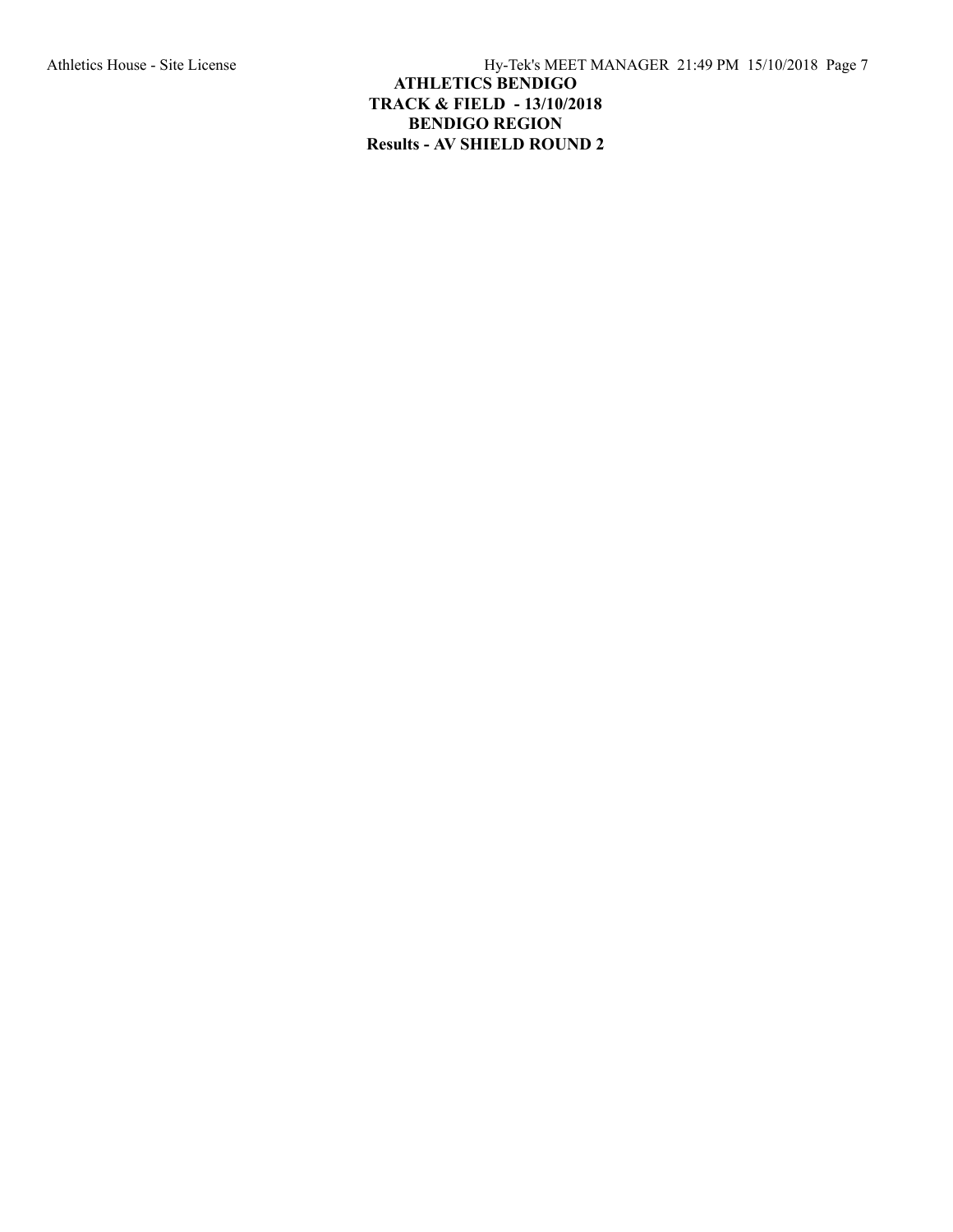### **....Mixed Long Jump**

|        | 7 Harriet Gall                                   | W12 Bendigo Harriers                        | 3.90m                      | 1.6            |
|--------|--------------------------------------------------|---------------------------------------------|----------------------------|----------------|
|        | 8 xTim Johnstone                                 | M15 Bendigo Harriers                        | X3.76m                     | $+0.0$         |
|        | 9 Christopher Kadri                              | M49 Eaglehawk                               | 3.75m                      | $1.7$          |
|        | 10 Max Rowe                                      | M12 Bendigo University                      | 3.64m                      | 1.9            |
|        | 11 Allie Guillou                                 | W12 South Bendigo                           | 3.59m                      | 1.5            |
|        | 12 Scarlett Southern                             | W11 South Bendigo                           | 3.49m                      | 1.3            |
|        | 13 David Heislers                                | M53 Bendigo University                      | 3.47m                      | 3.1            |
|        | 14 Ross Douglas                                  | M52 Bendigo University                      | 3.29m                      | 3.3            |
|        | 15 Phoebe Lonsdale                               | W13 Bendigo University                      | 3.27m                      | $4.2\,$        |
|        | 16 Belle Guillou                                 | W12 South Bendigo                           | 3.25m                      | 1.1            |
|        | 16 Jemma Norton                                  | W12 South Bendigo                           | 3.25m                      | 0.1            |
|        | 18 Jessica Louw                                  | W11 South Bendigo                           | 3.24m                      | 1.8            |
|        | 19 Kathryn Heagney                               | W68 Eaglehawk                               | 2.88m                      | 2.6            |
|        | 20 Sandra Kadri                                  | W48 Eaglehawk                               | 2.65m                      | $+0.0$         |
|        | 21 Gayle Saunders                                | W53 Bendigo Harriers                        | 2.46m                      | 0.7            |
|        | 22 Kylie Campbell                                | W42 South Bendigo                           | 1.92m                      | $+0.0$         |
|        | 23 Barbara Bryant                                | W64 Eaglehawk                               | 1.50 <sub>m</sub>          | 2.1            |
| Flight | 2                                                |                                             |                            |                |
|        | 1 Poppy Palmer                                   | W13 Eaglehawk<br>W12 Eaglehawk              | 4.33m<br>4.14 <sub>m</sub> | 1.1            |
|        | 2 Jorja Morrison<br>3 Jess Chisholm              |                                             | 4.09 <sub>m</sub>          | 1.6            |
|        | 4 Geoff Jordan                                   | W14 Eaglehawk<br>M49 Bendigo Harriers       | 4.08 <sub>m</sub>          | $+0.0$         |
|        | 5 Nyah Brits                                     |                                             | 4.05 <sub>m</sub>          | 1.7            |
|        |                                                  | W14 Bendigo Harriers<br>W14 Eaglehawk       | 4.02m                      | 1.7<br>$0.5\,$ |
|        | 6 Maya Kadri                                     |                                             |                            | 1.2            |
|        | 7 Antony Langdon<br>8 Andrea Smith               | M50 Eaglehawk                               | 3.95m<br>3.71m             | $1.5$          |
|        |                                                  | W43 Bendigo University<br>W43 South Bendigo | 3.45m                      | 2.8            |
|        | 9 Jayne Norton                                   |                                             |                            |                |
|        | 10 Keely Fullerton<br>11 Caitlin Campbell        | W13 Eaglehawk<br>W15 South Bendigo          | 3.39m<br>3.31m             | 2.7<br>2.2     |
|        | 12 Toni Phillips                                 | W46 Eaglehawk                               | 2.86m                      | 1.4            |
|        | Flight 3                                         |                                             |                            |                |
|        | 1 Coenraad Louw                                  | M42 South Bendigo                           | 6.00m                      | $0.5$          |
|        | 2 James Woods                                    | M15 South Bendigo                           | 5.39m                      | 0.9            |
|        | 3 Jakob Butcher                                  | M17 Bendigo Harriers                        | 5.29m                      | 1.6            |
|        | 4 Darcy Nelson                                   | M17 South Bendigo                           | 5.09m                      | 2.5            |
|        | 5 Georgia Bertrand                               | W18 St. Kevins                              | 4.83m                      | $+0.0$         |
|        | 6 Harry Roberts                                  | M13 Eaglehawk                               | 4.79m                      | $+0.0$         |
|        | 7 Sebastyn Andrea                                | M13 South Bendigo                           | 4.78m                      | 1.1            |
|        | 8 Chelsea Tofful                                 | W17 Bendigo Harriers                        | 4.70m                      | $1.4$          |
|        | 9 Claire McCay                                   | W20 Bendigo Harriers                        | 4.67m                      | 2.1            |
|        | 10 xKade McCay                                   | M15 Bendigo Harriers                        | X4.64m                     | 0.9            |
|        | 11 Oliver Muggleton                              | M16 South Bendigo                           | 4.63m                      | 0.1            |
|        | 12 Sophie Dalton                                 | W13 Eaglehawk                               | 4.54m                      | 1.0            |
|        | 13 Gregory Hilson                                | M49 South Bendigo                           | 4.51m                      | $+0.0$         |
|        | 14 Tiffany Bussem Jorgensen W17 Bendigo Harriers |                                             | 4.48m                      | 1.2            |
|        | 15 David Chisholm                                | M50 Eaglehawk                               | X4.46m                     | 1.6            |
|        | 16 Jade Richardson                               | W17 Bendigo Harriers                        | 4.44m                      | 1.3            |
|        | 17 Nathan Louw                                   | M13 South Bendigo                           | 4.34m                      | $+0.0$         |
|        | 18 Logan Hromenko                                | M13 South Bendigo                           | 3.32m                      | 1.4            |
|        | Mixed Shot Put                                   |                                             |                            |                |
|        |                                                  |                                             |                            |                |
|        | Name                                             | Age Team                                    | Finals                     |                |

| Flight 1           |                      |        |
|--------------------|----------------------|--------|
| 1 Emma Berg        | W17 South Bendigo    | 14.73m |
| 2 MacKenzie Cooper | M19 Bendigo Harriers | 11.56m |
| 3 Olivia Graham    | W18 Eaglehawk        | 10.28m |
|                    |                      |        |

================================================================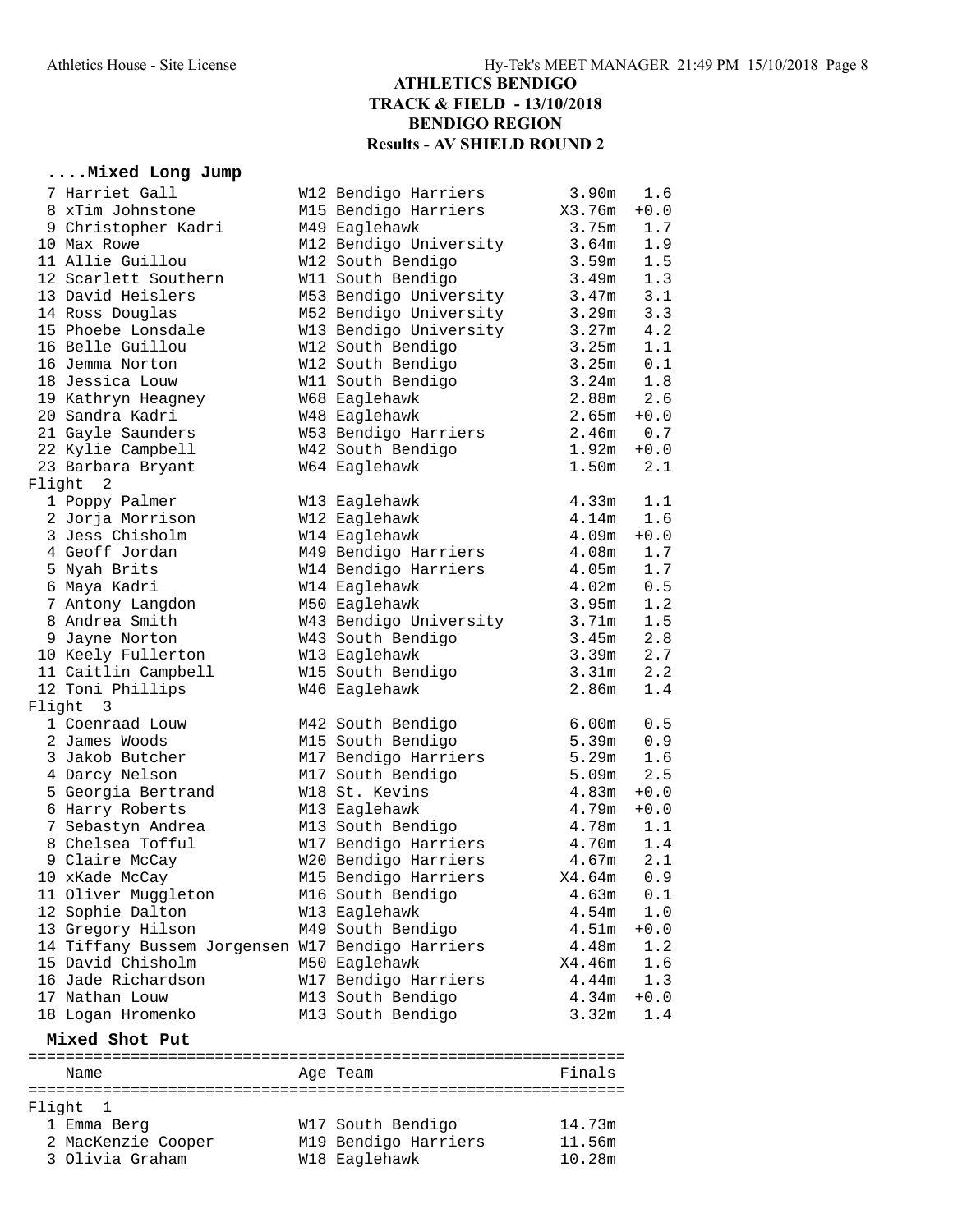Athletics House - Site License Hy-Tek's MEET MANAGER 21:49 PM 15/10/2018 Page 9

# **ATHLETICS BENDIGO TRACK & FIELD - 13/10/2018 BENDIGO REGION Results - AV SHIELD ROUND 2**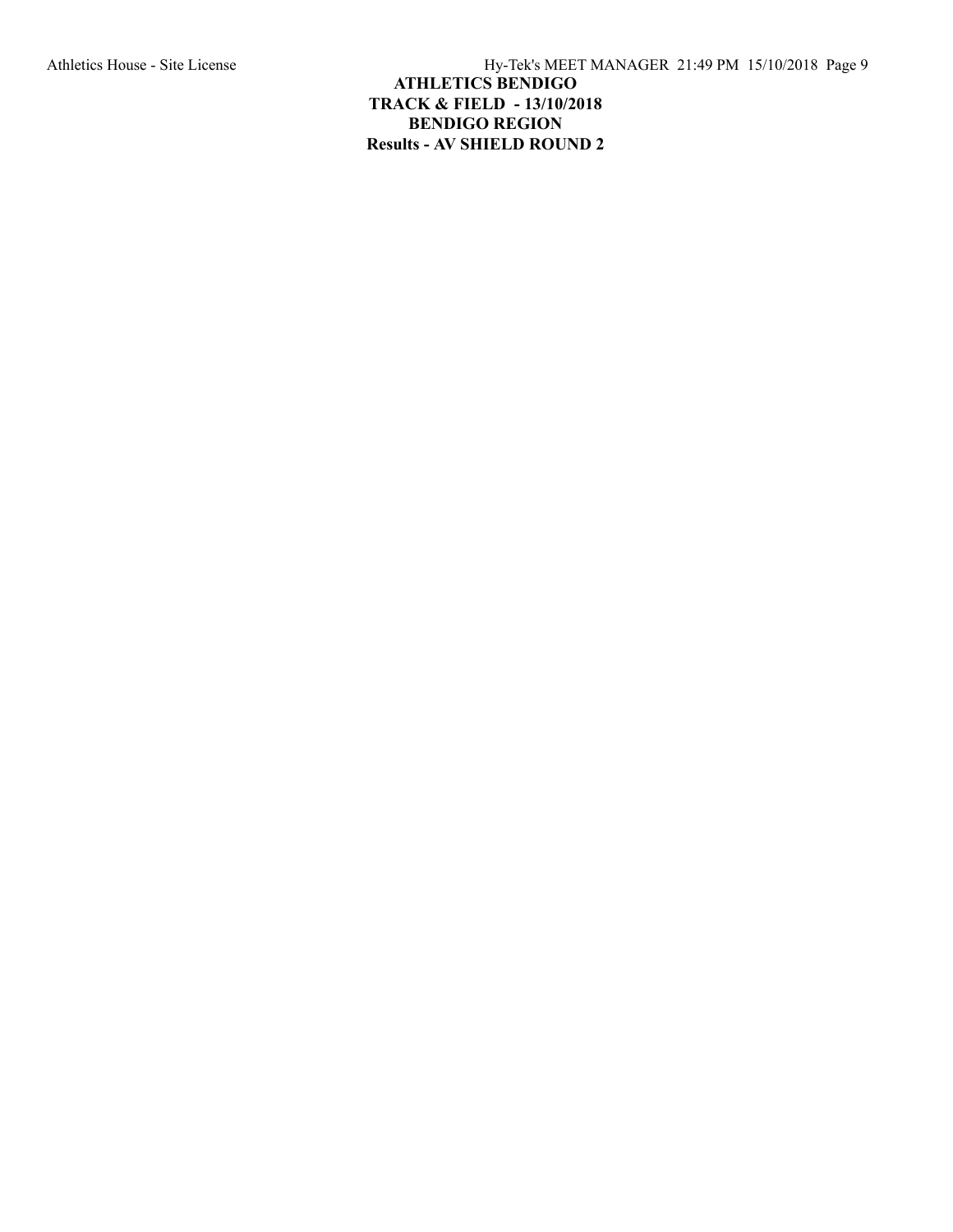# **....Mixed Shot Put**

|        | 4 Bailey Cooper            | M21 Bendigo Harriers | 9.83m                 |
|--------|----------------------------|----------------------|-----------------------|
|        | 5 Harry Roberts            | M13 Eaglehawk        | 9.64m                 |
|        | 6 David Chisholm           | M50 Eaglehawk        | 9.38m                 |
|        | 7 Ruby Hore                | W16 Bendigo Harriers | 9.30m                 |
|        | 8 Poppy Palmer             | W13 Eaglehawk        | 9.05m                 |
|        | 9 Sara Berg                | W15 South Bendigo    | 8.62m                 |
|        | 10 Peter Curtis            | M24 South Bendigo    | 8.16m                 |
|        | 11 Toni Phillips           | W46 Eaglehawk        | 7.71m                 |
|        | 12 Siobhan Thompson        | W21 Eaglehawk        | 7.68m                 |
|        | 13 Martin Fryer            | M74 Eaglehawk        | 7.67m                 |
|        | 14 Eric Baker              | M56 Bendigo Harriers | 7.41m                 |
|        | 15 Aaron Norton            | M39 South Bendigo    | 7.35m                 |
| Flight | $\overline{\phantom{0}}^2$ |                      |                       |
|        | 1 Claire McCay             | W20 Bendigo Harriers | 8.18m                 |
|        | 2 Kellie Doering           | W43 South Bendigo    | 7.10m                 |
|        | 3 Jade Richardson          | W17 Bendigo Harriers | 7.04m                 |
|        | 4 Gregory Hilson           | M49 South Bendigo    | 6.97m                 |
|        | 5 Gretel Holmes            | W14 Bendigo Harriers | 6.63m                 |
|        | 6 Kyle Webb                | M17 Bendigo Harriers | 6.53m                 |
|        | 7 Gayle Saunders           | W53 Bendigo Harriers | 6.45m                 |
|        | 8 John Justice             | M81 South Bendigo    | 6.32m                 |
|        | 9 Sharon Barr              | W57 Bendigo Harriers | 5.96m                 |
|        | 10 Jemma Norton            | W12 South Bendigo    | 5.49m                 |
|        | 11 Scarlett Southern       | W11 South Bendigo    | 5.27m                 |
|        | 12 Barbara Bryant          | W64 Eaglehawk        | 5.05m                 |
|        | 13 Kylie Campbell          | W42 South Bendigo    | 4.99m                 |
|        | 14 Jennifer Payne          | W62 South Bendigo    | 4.93m                 |
|        | 15 Wendy Ennor             | W61 Eaglehawk        | 4.87m                 |
|        | 16 Jessica Louw            | W11 South Bendigo    | 4.86m                 |
|        | 17 %Timothy Sullivan F00   | M43 Eaglehawk        | 4.58m                 |
|        | -- xMark Green             | M13 Unattached       | X8.35m                |
| Flight | 3                          |                      |                       |
|        | 1 Jayne Norton             | W43 South Bendigo    | 8.26m                 |
|        | 2 Craig Graham             | M53 Eaglehawk        | 7.80m                 |
|        | 3 Geoff Jordan             | M49 Bendigo Harriers | 7.62m                 |
|        | 4 Peter Savage             | M64 Eaglehawk        | 7.37m                 |
|        | 5 Garnet Rodda             | M69 Bendigo Harriers | 7.17m                 |
|        | 6 Christopher Kadri        | M49 Eaglehawk        | 6.68m                 |
|        | 7 Antony Langdon           | M50 Eaglehawk        | 6.31m                 |
|        | 8 Carol Coad               | W57 South Bendigo    | 5.03m                 |
|        |                            |                      |                       |
|        | Mixed Javelin Throw        |                      | :==================== |
|        | Name                       | Aqe Team             | Finals                |
|        |                            |                      |                       |
| Flight | 1                          |                      |                       |
|        | 1 Jayne Norton             | W43 South Bendigo    | 24.51m                |
|        | 2 Geoff Jordan             | M49 Bendigo Harriers | 23.04m                |
|        | 3 Garnet Rodda             | M69 Bendigo Harriers | 23.00m                |
|        | 4 Claire McCay             | W20 Bendigo Harriers | 22.24m                |
|        | 5 Peter Savage             | M64 Eaglehawk        | 21.89m                |
|        | 6 Maya Kadri               | W14 Eaglehawk        | 21.88m                |
|        | 7 Logan Hromenko           | M13 South Bendigo    | 21.74m                |
|        | 8 Jade Richardson          |                      | 21.15m                |
|        | 9 Nathan Louw              | W17 Bendigo Harriers | 19.23m                |
|        | 10 Kevin Shanahan          | M13 South Bendigo    | 17.71m                |
|        | 11 Chelsea Tofful          | M62 Eaglehawk        |                       |
|        |                            | W17 Bendigo Harriers | 16.40m                |
|        | 12 Carol Coad              | W57 South Bendigo    | 16.08m                |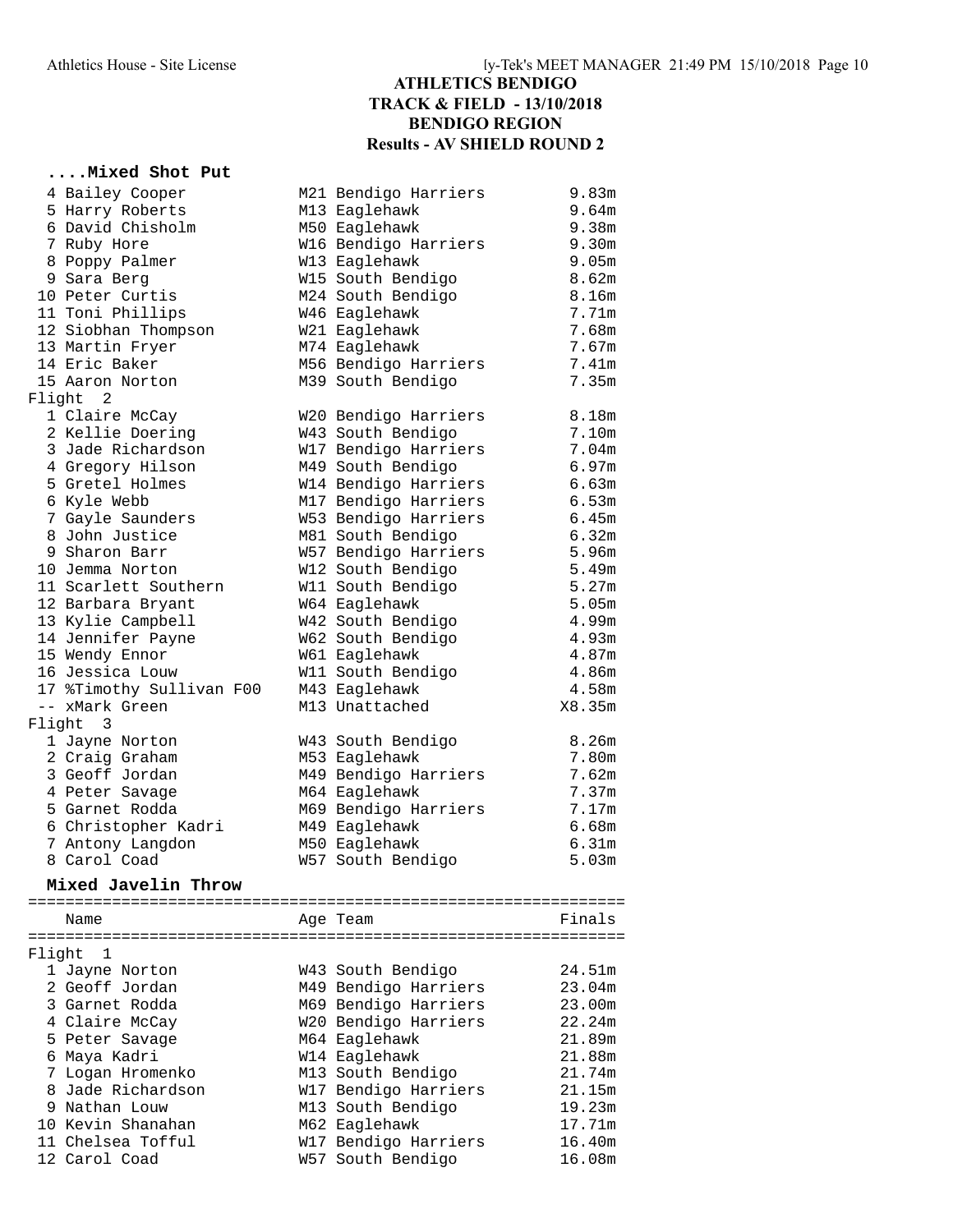Athletics House - Site License Hy-Tek's MEET MANAGER 21:49 PM 15/10/2018 Page 11

# **ATHLETICS BENDIGO TRACK & FIELD - 13/10/2018 BENDIGO REGION Results - AV SHIELD ROUND 2**